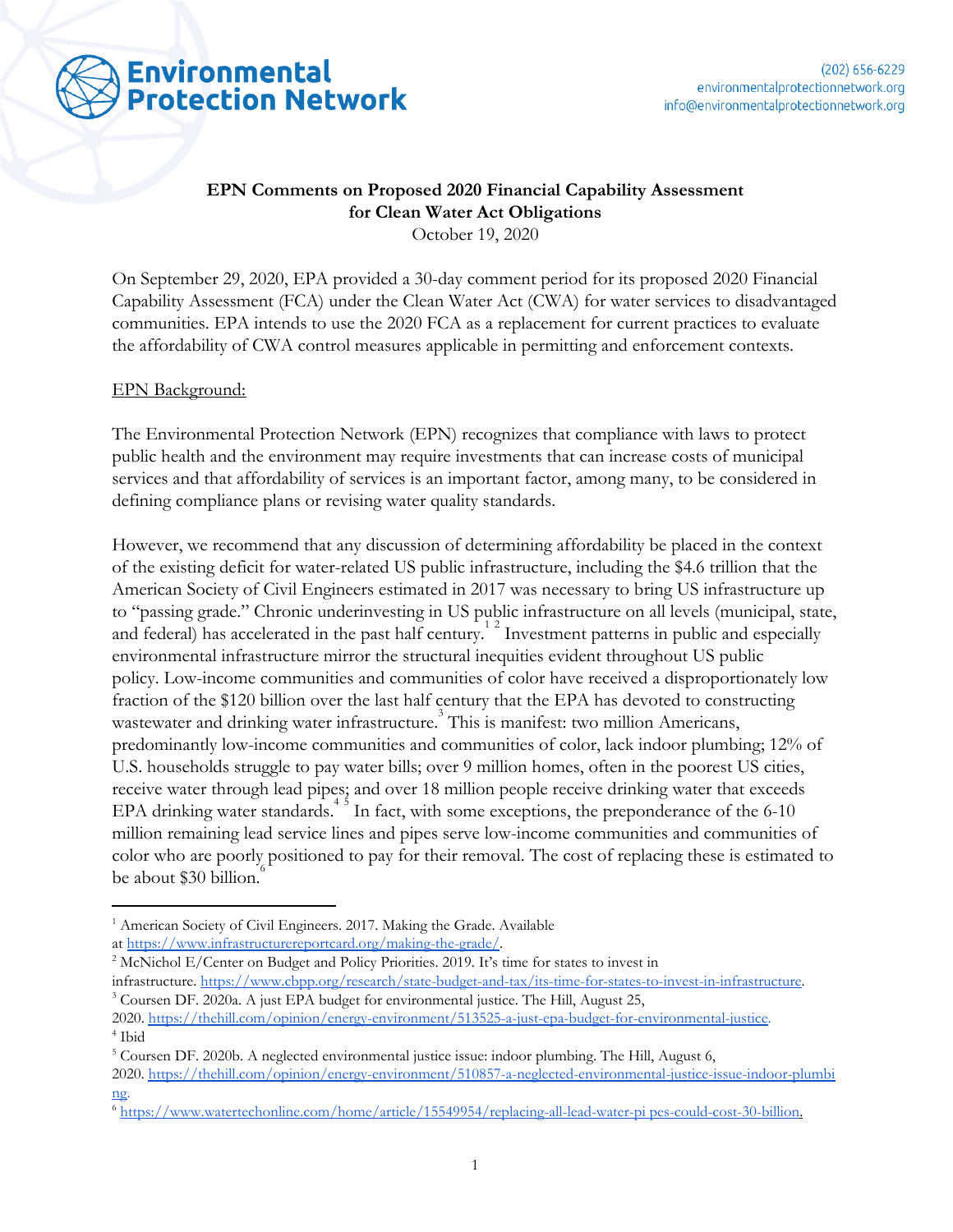Current environmental disasters, including hurricanes and floods in the south and fires in the west and northwest, are exacerbating past water access problems and creating new ones. For instance, the burning of residences and whole communities has contaminated several drinking water systems. Flooding and sea incursions from hurricanes have caused \$100-335 billion of damage in just the past 3 years.

Given the above context, providing improved guidance on the affordability of water and wastewater infrastructure is appropriate. The proposed Guidance will exist within a policy and regulatory framework that already provides significant flexibility for managing rate impacts, including possible changes to water quality standards through variances and use-attainability analyses. Water systems also have opportunities to adjust rate structures to address affordability concerns. These existing tools, when fully and actively applied, have frequently proven to be appropriate and sufficient to resolve water system affordability issues associated with projects to address violations of drinking water and clean water standards. However, EPN acknowledges some benefit to providing additional metrics and boundaries around the affordability assessment. EPN also recognizes that the additional metrics and tools proposed in the Guidance may help to present a more complete picture of the financial capabilities of communities and the impact of project costs on their residents. Under the revised Guidance, it appears likely that more projects will be allowed extended schedules to come into compliance with CWA requirements and that time extensions are likely to be longer than under the existing guidance.

### EPN Concerns:

However, to the extent that the proposed guidance results in extended schedules for projects to address noncompliance with clean and safe water laws, EPN recommends that the following concerns be addressed.

**1) Unnecessary Health and Environmental Risk**: The Guidance would authorize water pollution in violation of the CWA under compliance schedules that are extended beyond periods established by existing guidance under current practice (e.g., 1997 FCA Guidance and the 2014 FCA Framework, and integrated planning opportunities). Prompt compliance with violations of clean water laws is essential to protecting public health and safety, and environmental quality. Current practices for determining the length of compliance periods for resolving violations of these laws have been effective, and the agency needs to justify why these changes are necessary. Prompt compliance with violations of clean water laws is essential for ensuring high-quality source water for drinking water intakes and reducing drinking water treatment costs, as well as ensuring safe fisheries and recreational waters.

**2) Undefined Compliance Periods**: The Guidance could potentially authorize noncompliance for an undefined period. Although the Guidance indicates that compliance periods are not to exceed the life of the facility to which they apply, it does not define the "useful life of the facility" and could result in compliance schedules that are much longer than current schedules. EPA does not formally

<sup>7</sup> Northey H. 2020. Torched towns beset by poisoned water. E&E News, Sept 23, 2020. [https://www.eenews.net/stories/1063714499.](https://www.eenews.net/stories/1063714499)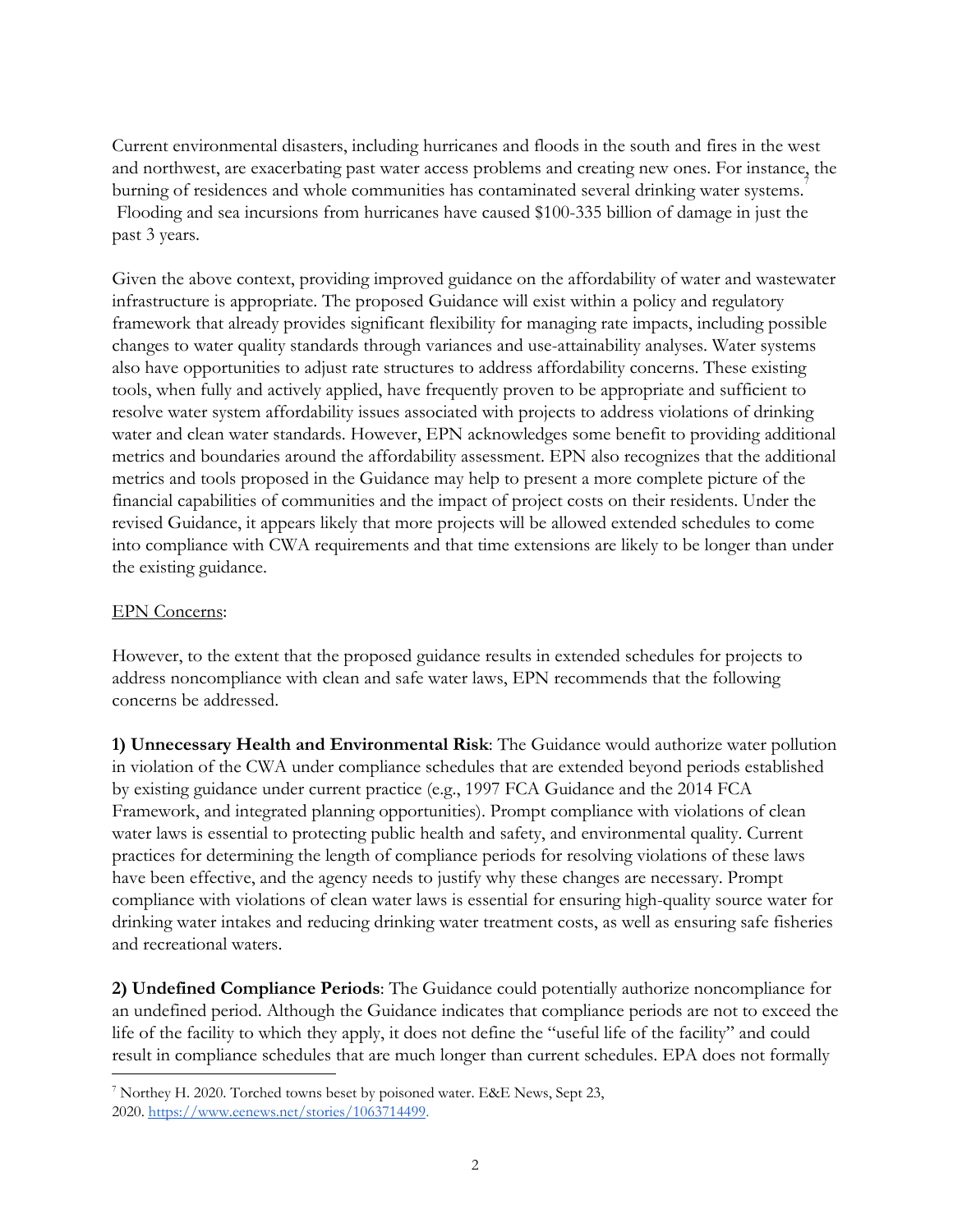define "useful life," but the Guidance includes a footnote stating, "Based on EPA's experience with water programs, the assumed useful life of water infrastructure assets for the purpose of financing is typically 30-40 years." This is an informal and ambiguous statement that is subject to rebuttal by violators and not an effective limit on future compliance schedules.

**3) Failure to Consider Alternative Rate Structures in Addressing Affordability:** The Guidance would authorize extended compliance periods based on projected rate increases for low-income residents, without consideration of more prompt compliance using other measures to assure that rates are affordable, such as alternative rate structures.

- Many water system rates are based on a flat service fee and/or a cost per gallon of water used. Because most households use comparable amounts of water, these current flat rates charge most households comparable rates regardless of income. In the event of increasing costs to meet clean water goals, these flat, or regressive, rate structures impose new costs on all ratepayers without respect to ability to pay. The proposed Guidance would effectively allow a delay in compliance as needed to reduce costs so that flat rates are affordable for the lowest income residents in a service area. This approach ignores the financial capacity of middle- and high-income ratepayers and delays the benefits of clean and safe water for the entire service area.
- Rate structures that recognize the varying degrees of ability to pay among customers are increasingly common. For example, the City of Philadelphia has adopted a tiered rate structure that avoids unaffordable rates on low-income customers while preserving overall rate revenue to the water system.<sup>8</sup> Using a tiered rate structure, a water system might be able to comply with a conventional compliance schedule while keeping rates affordable for low-income customers.
- The Guidance refers to "Customer Assistance Programs" (p. 30) and proposes to consider the impact on affordability where such programs exist, but does not suggest that such programs are an alternative to or prerequisite for an extended compliance schedule.

**4) Failure to Consider Financing Measures to Address Affordability:** The Guidance does not address the opportunity that states and water systems have to address concerns with respect to the affordability of a compliance-related project for low-income customers using a reduced or negative interest rate for compliance projects funded with Clean Water State Revolving Funds (SRFs). A decision by a state SRF to reduce the interest rate charged on a loan for a compliance project can substantially reduce annual payments and help avoid cost increases for all customers.

The annual payment on a \$1m loan at 4% over 15 years is \$7,361 (25% of project cost is interest), but decreases to \$5,982 if the rate is reduced to 1% (7% interest) and to \$5,555 if 1% (0% interest). Reducing the interest rate on a loan can reduce costs to a water system and reduce impacts on low-income customers. Allowing a low interest rate is a strategy that should be applied in lieu of extending compliance schedules wherever possible but is not addressed in the Guidance. Low interest loans are consistent with the Federal Reserve's current interest actions.

<sup>8</sup> https://www.phila.gov/press-releases/mayor/philadelphia-launches-new-income-based -tiered-assistance-program/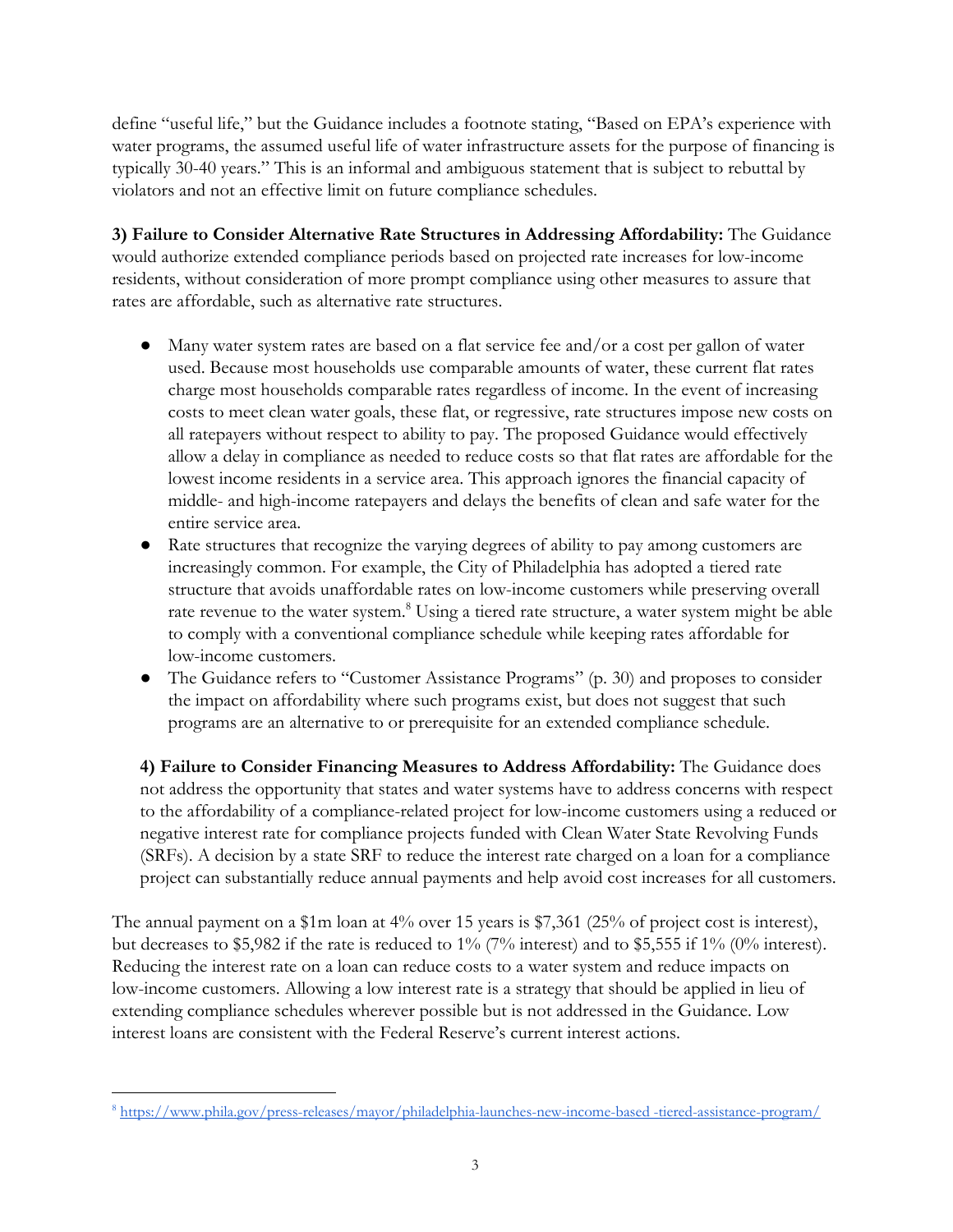- The Clean Water Act (33 USC 1383(i)) gives states an option of addressing rate affordability in disadvantaged communities through forgiveness of loan principal (i.e., negative interest rates). Although such assistance is limited in each state, this strategy could be applied in lieu of extending compliance schedules but is not addressed in the Guidance.
- It is important to note that new metrics, such as consideration of impacts on the lowest quintile income (LCI), can highlight affordability problems. Using such new metrics in the context of compliance schedules, but not in the context of state decisions concerning financial assistance such as loan forgiveness or local rate structure decisions, can result in a premature and unwarranted decision to extend compliance schedules.

**5) Inefficient Use of Water Infrastructure Financial Capability:** The Guidance undermines the Nation's ability to finance the large backlog of needed water system infrastructure improvements by diverting limited ratepayer dollars from direct system improvements to increased financing charges that are associated with longer compliance schedules. EPA has reported water infrastructure needs of \$427b for drinking water and \$271b for clean water.

- In the event that a water system were to be granted an extended compliance schedule under the Guidance (e.g., 30 years rather than 15 years) on the grounds of needing to reduce flat rate impact on low-income customers, the system would likely seek to reduce *annual* project costs by extending spending to future, additional years. For example, in the case of a \$1m loan, financing it over 30 years rather than 15 years reduces monthly payments from \$7,361 to \$4,733 and thus helps moderate rate increases.
- In general, longer construction periods for a given project increase costs compared to shorter construction periods, even after adjusting for inflation. The Associated General Contractors reported a 7.4% annual increase in material costs in  $2018$ , while the annual increase in the consumer price index is about  $1\%$ .<sup>10</sup> In other words, the cost of construction is increasing much faster than the costs of other goods and services. Extending project periods increases the cost of a project and slows the rate of response to infrastructure needs.
- In addition, a longer construction period and an extended payment schedule are likely to result in a longer financing term. With a fixed interest rate, a longer financing term results in a water system paying significantly more for a project in the form of higher interest charges than it would pay for a shorter financing term. In the case of a \$1m loan at 4%, the interest paid over 15 years is \$325,000 (25% of project cost) but rises to \$704,000 (41% of project costs) in the event of a 30-year term.
- By adopting a tiered rate structure to avoid affordability impacts on low-income customers, rather than an extended compliance period, project costs would be reduced, health and environmental benefits would be attained sooner, and the option to fund other water infrastructure needs with saved funds would be retained.

[<sup>9</sup>](https://www.agc.org/news/2018/10/10/construction-material-costs-increase-74-perce) <https://www.agc.org/news/2018/10/10/construction-material-costs-increase-74-perce> [nt-contractors-continue-be-squeezed](https://www.agc.org/news/2018/10/10/construction-material-costs-increase-74-perce)

<sup>10</sup> <https://www.bls.gov/cpi/>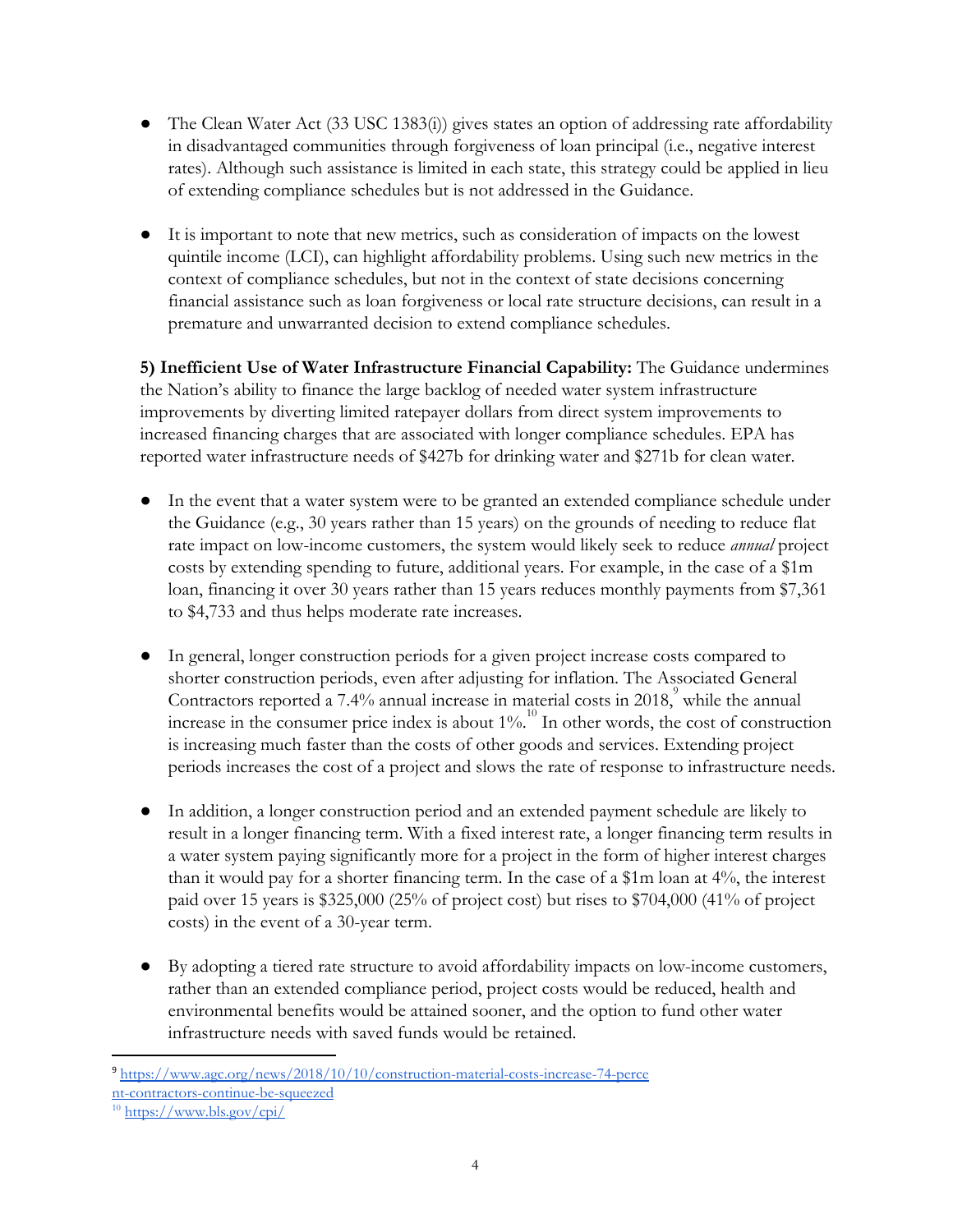## **6) Failure to Evaluate Impact of Aggregation of Clean Water and Drinking Water Rate Impacts**: The proposed Guidance would revise current practice by calculating rate burden based on cost of compliance with all rates related to both the CWAand Safe Drinking Water Act (SDWA) while retaining existing affordability criteria. This is a significant change to current practice in determining affordability in the context of an enforcement action, which is to consider the burden imposed under just the statute being violated (e.g., affordability of a schedule for a violation of the CWA would consider the costs imposed under the CWA, including sewage discharges, stormwater discharges, combined sewer overflows, and sanitary sewer overflows) but not consider the rates charged to comply with other environmental laws (e.g., the SDWA) or other Federal statutes or utility charges (gas or electric) more generally.

- By considering the combined rates of water and sewer utilities, rather than just clean water or just drinking water rates, the number of customers with rates deemed to be an unaffordable burden justifying a compliance extension is likely to significantly increase.
- Many communities are served by a sewer utility and a separate water utility, and perhaps a separate stormwater utility, each with separate billing, financial management, and compliance positions. The Guidance does not cite a basis for aggregation of clean water and drinking water rates when conducting affordability assessments, or describe how this change would alter compliance schedules, set based on affordability concerns. The Guidance also does not explain why water rates are aggregated but rates for other utilities, such as electricity, are not considered.
- Many major drinking water systems are developing plans to comply with the lead service line replacement provisions of the proposed revision to the Lead and Copper Rule and are planning to increase efforts to remove some lead service lines. As noted above, the total costs of lead service line replacement are estimated to be as high as \$30 billion. Under the Guidance, these costs could drive rate impacts that result in very long compliance schedules for remedy of any other drinking water or clean water violations. The Guidance does not recognize the potential impact of lead line replacement costs on other water compliance schedules, and a major expansion of the basis for calculation of rate affordability should not proceed without a clear assessment of the impacts of the change on other water-related compliance.

**7) Significant Change to Water Quality Standard Revision Process:** The Guidance proposes to revise procedures that allow lowering of water quality standards adopted under the CWA, either temporarily through a water quality standard variance or permanently through a change in designated use. It is critical that this Guidance discuss the impact of lowering water quality on downstream source water, fisheries, and recreational waters. The Guidance does not mention these impacts despite the fact that it allows wastewater and stormwater treatment to be delayed potentially for decades, leading to downstream contamination from toxics, harmful algal blooms, and pathogens that can threaten the health of downstream communities and increase the costs of drinking water treatment to meet national standards.